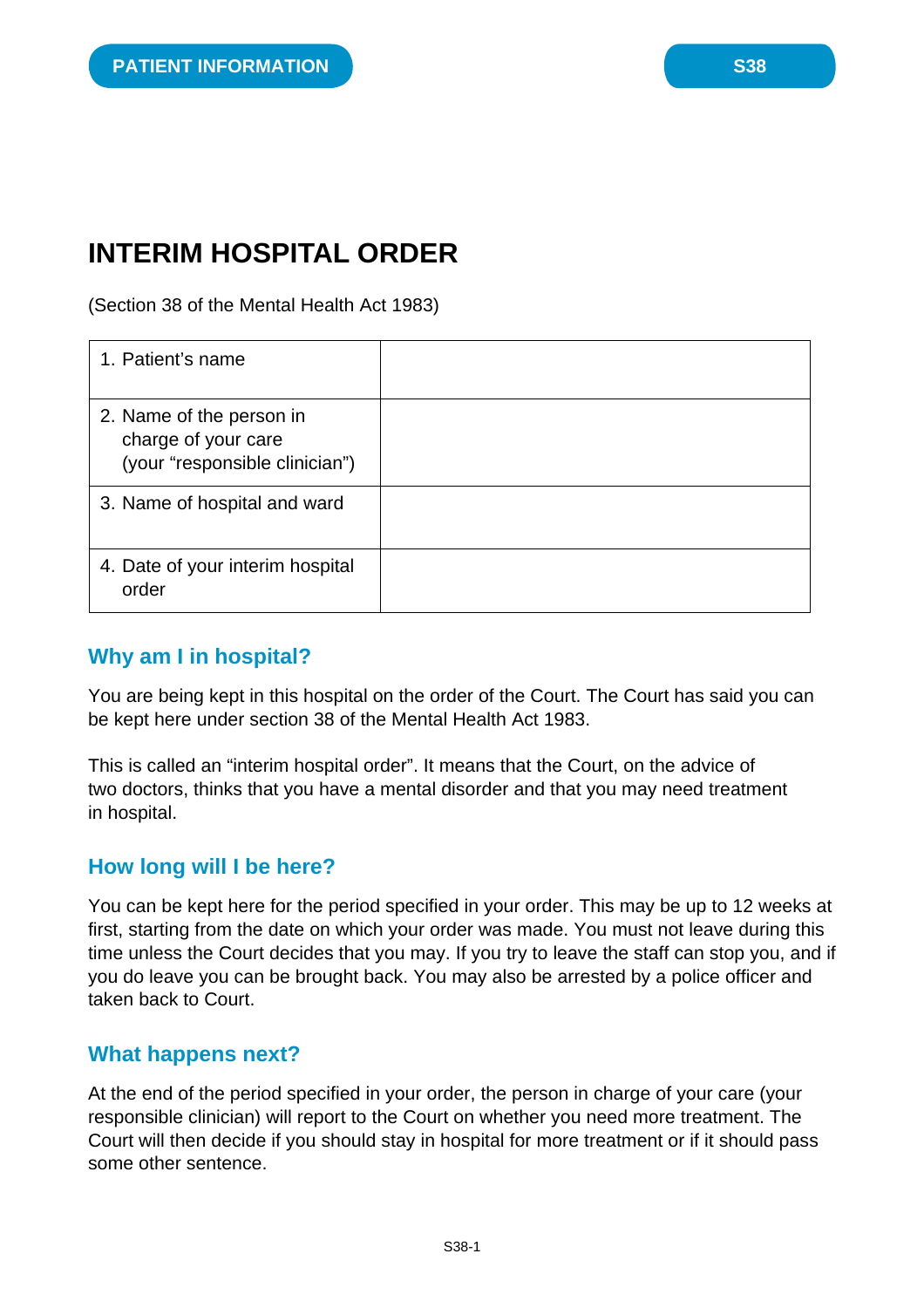You can only be kept here for longer than 12 weeks if the Court says so. The Court can renew the order, but for no more than 28 days at a time and not for more than 12 months in total. It can renew the order without you being in court so long as you are represented by a lawyer who is allowed to speak on your behalf.

The Court can also decide, at any time, that you should not be kept here any longer, or that you can be kept here (or in a different hospital) under a different section of the Mental Health Act. If that happens, you will be given another leaflet explaining what it means.

# **Can I appeal?**

Yes. You can appeal to the Court against the interim hospital order. If you want to do this you must do it quickly and it is best to have a solicitor to help you. Ask the hospital staff about this and they will give you another leaflet.

## **What treatment will I be given?**

Your responsible clinician and other hospital staff will talk to you about any treatment that you need for your mental disorder. In most cases you will have to accept their advice.

After three months, there are special rules about any medicine or drugs you are being given for your mental disorder. If you do not want the medicine or drugs, or are too ill to say whether you want them, a doctor who is not from this hospital will visit you. This independent doctor will talk to you and to staff at the hospital who know you. The independent doctor will decide what medicine and drugs you can be given. Unless it is an emergency, these are the only medicine and drugs you can be given without your agreement.

This independent doctor is called a SOAD (Second Opinion Appointed Doctor) and is appointed by an independent Commission which monitors how the Mental Health Act is used.

There are different rules for some special treatments, like electro-convulsive therapy (ECT). If the staff think you need one of these special treatments, the rules will be explained to you and you will be given another leaflet.

## **Help from an independent mental health advocate**

You are entitled to help from an independent mental health advocate if you want it. These advocates are independent of people involved in your care. They can help you get information about your care and treatment, why you are being kept in hospital, what it means and what your rights are. They can come to see you and help you understand what you are told by people involved in your care and treatment. If you want, they can help you talk to these people or they can talk to them for you.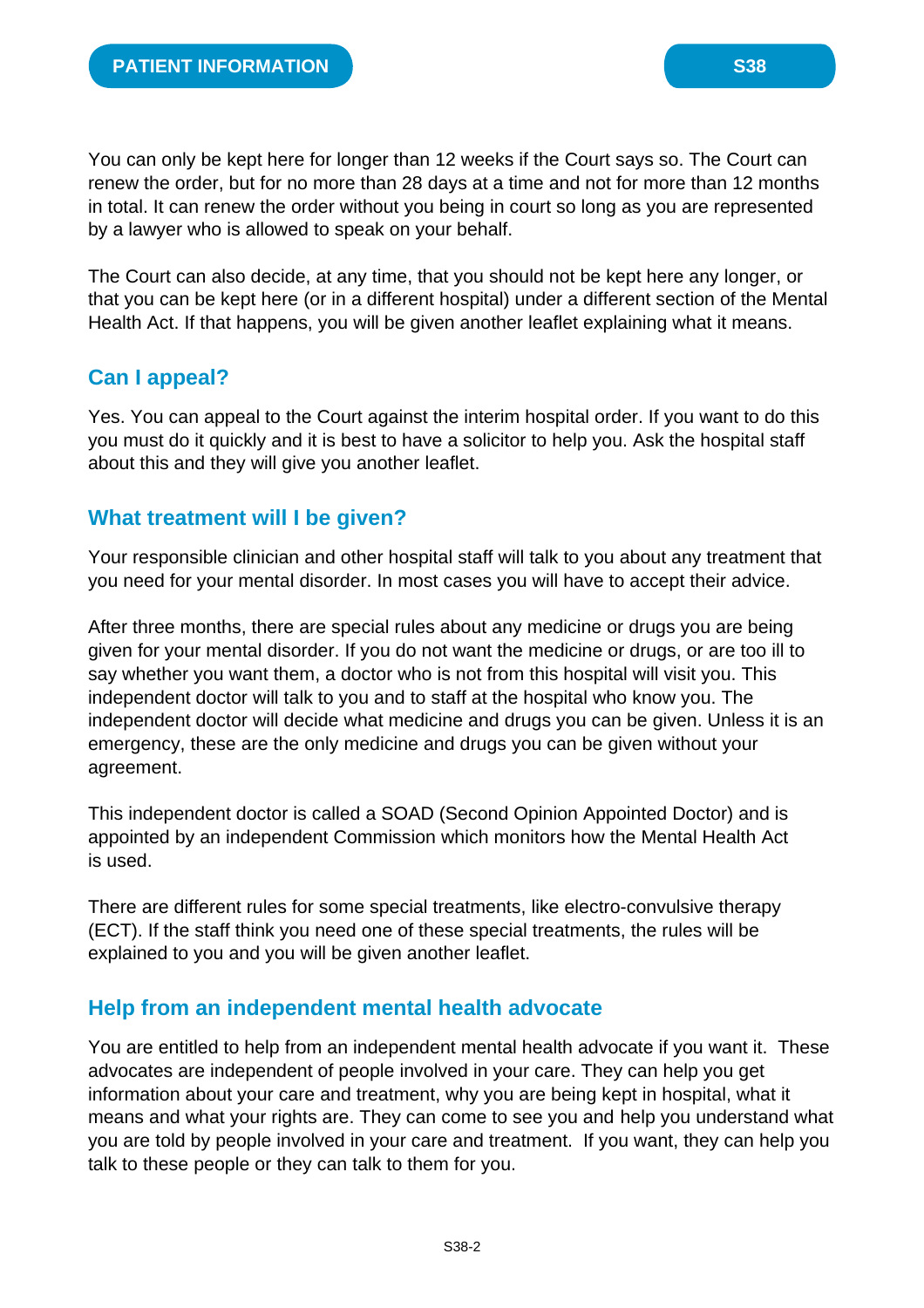You can contact the independent mental health advocacy service yourself. There should be a telephone where you can contact the advocacy service and talk to them in private. You can ask a member of staff where this telephone is.

The telephone number for the advocacy service is:

If you do not want to contact the advocacy service yourself, you can ask a member of staff to contact the advocacy service for you.

#### **Your letters**

All letters sent to you will be given to you. You can send letters to anyone except someone who has said they do not want to get letters from you. Letters to these people can be stopped by the hospital staff.

## **Code of Practice**

There is a Code of Practice that gives advice to the staff in the hospital about the Mental Health Act and treating people for mental disorder. The staff have to consider what the Code says when they take decisions about your care. You can ask to see a copy of the Code, if you want.

## **How do I complain?**

If you want to complain about anything to do with your care and treatment in hospital, please speak to a member of staff. They may be able to sort the matter out. They can also give you information about the hospital's complaints procedure, which you can use to try to sort out your complaint locally. They can also tell you about any other people who can help you make a complaint, for example an independent mental health advocate (see above).

If you do not feel that the hospital complaints procedure can help you, you can complain to an independent Commission. This is called the Care Quality Commission and it monitors how the Mental Health Act is used, to make sure it is used correctly and that patients are cared for properly while they are in hospital. The hospital staff can give you a leaflet explaining how to contact the Commission.